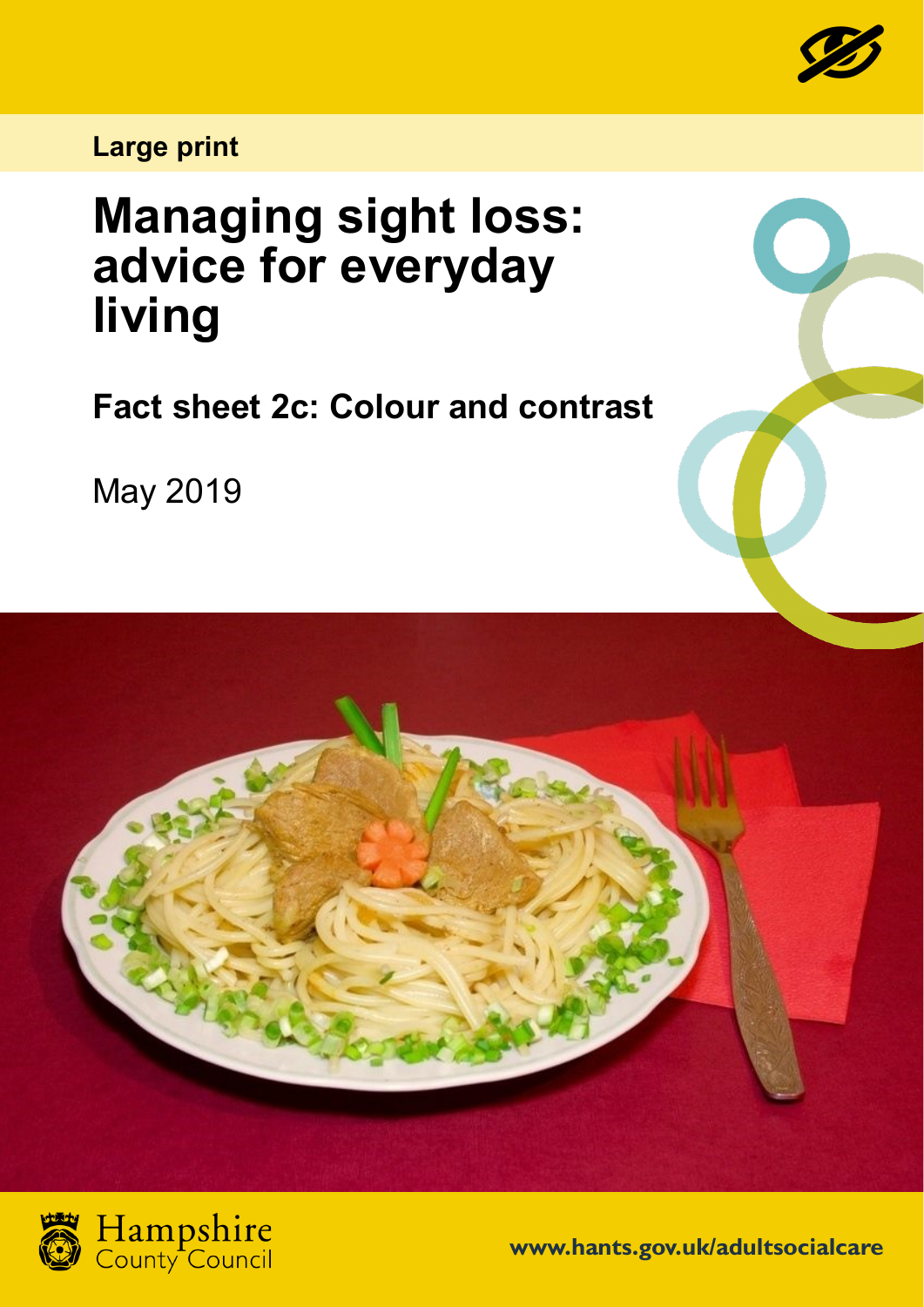## **Colour and contrast – what you need to know**

Colour and contrast can be used very effectively to help distinguish objects and detail.

You may like to consider some of the following suggestions:

- Put dark food on light dishes.
- A jug, sugar bowl and salt and pepper shakers may be easier to distinguish if they are each a different, bright colour.
- Clear glass dishes seem to disappear against any surface. Use plain coloured crockery and a plain tablecloth of contrasting colour.
- Use light colours to paint rooms and halls that have limited light.
- Code keys, utensils, bath and cooking objects with bright vinyl tape or bump-ons (raised dots).
- Help distinguish storage jars by using coloured lids.
- Paint the insides of cabinets and closets with a light colour.
- Use colour contrast to highlight features, eg put colourcontrasting tape on the edge of stairs and around plug sockets and light switches. Paint door frames and skirting boards a different colour from the doors, walls and carpets.